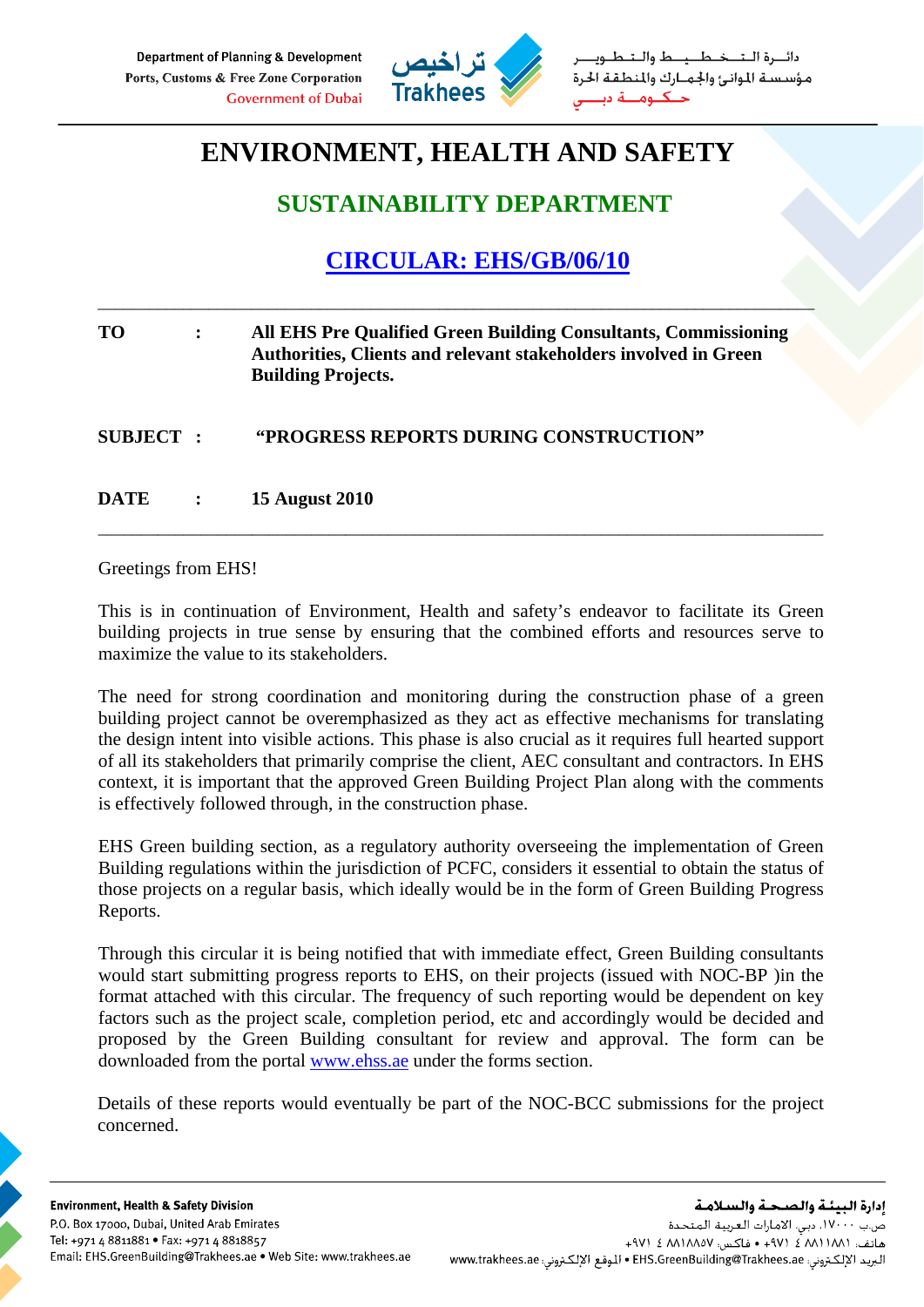Department of Planning & Development Ports, Customs & Free Zone Corporation **Government of Dubai** 



خطيط والت مؤسسة الموانئ والجمارك والمنطقة الحرة حكمه

While EHS would make all attempts to streamline the activities, it would be the responsibility of the GB consultants to align their deliverables to the project and accordingly disseminate the information to other stakeholders so that there is an overall understanding and appreciation of the Green tasks involved during the construction phase, which in effect would lead to a more active cooperation.

We appreciate your hard work and commitment to sustainability and it is our intention that we collectively derive its benefits. Thank you for your cooperation and we are looking forward to a strong working relationship with you to achieve our common goals.

Should you have any queries /suggestions, please contact us at EHS.GreenBuilding@trakhees.ae

Best Regards,

Clatter

**P.R.Jagannathan**  Sustainability Manager Trakhees - Environment, Health & Safety Ports, Customs and Free Zone Corporation

cc: Amin Al Mulla – Chief Operating Officer, EHS-Trakhees

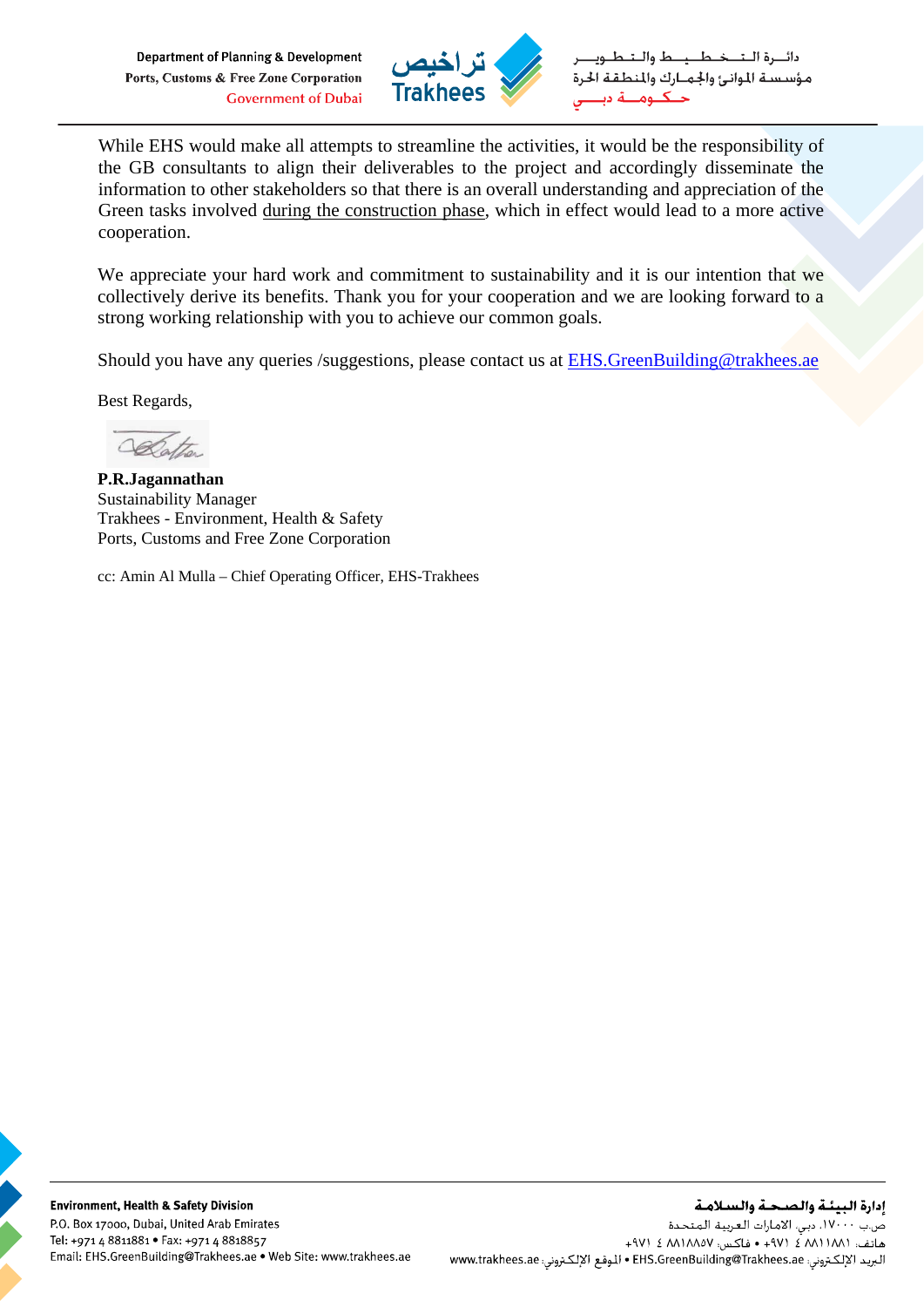**Department of Planning & Development** Ports, Customs & Free Zone Corporation **Government of Dubai** 



دائسرة التتخطيبط والت مؤسسة الوانئ والجمارك والمطفة الحرة حـکــومـــة ديـ

## **Green Building Progress Report Form**

| Project Name                  |  |
|-------------------------------|--|
| Owner                         |  |
| <b>LEED Consultant</b>        |  |
| Commissioning Authority (CxA) |  |
| <b>Main Contractor</b>        |  |

**Executive Summary** 



Environment, Health & Safety Division P.O. Box 17000, Dubai, United Arab Emirates Tel: +971 4 8811881 • Fax: +971 4 8818857 Email: ehs@trakhees.ae . Web Site: www.trakhees.ae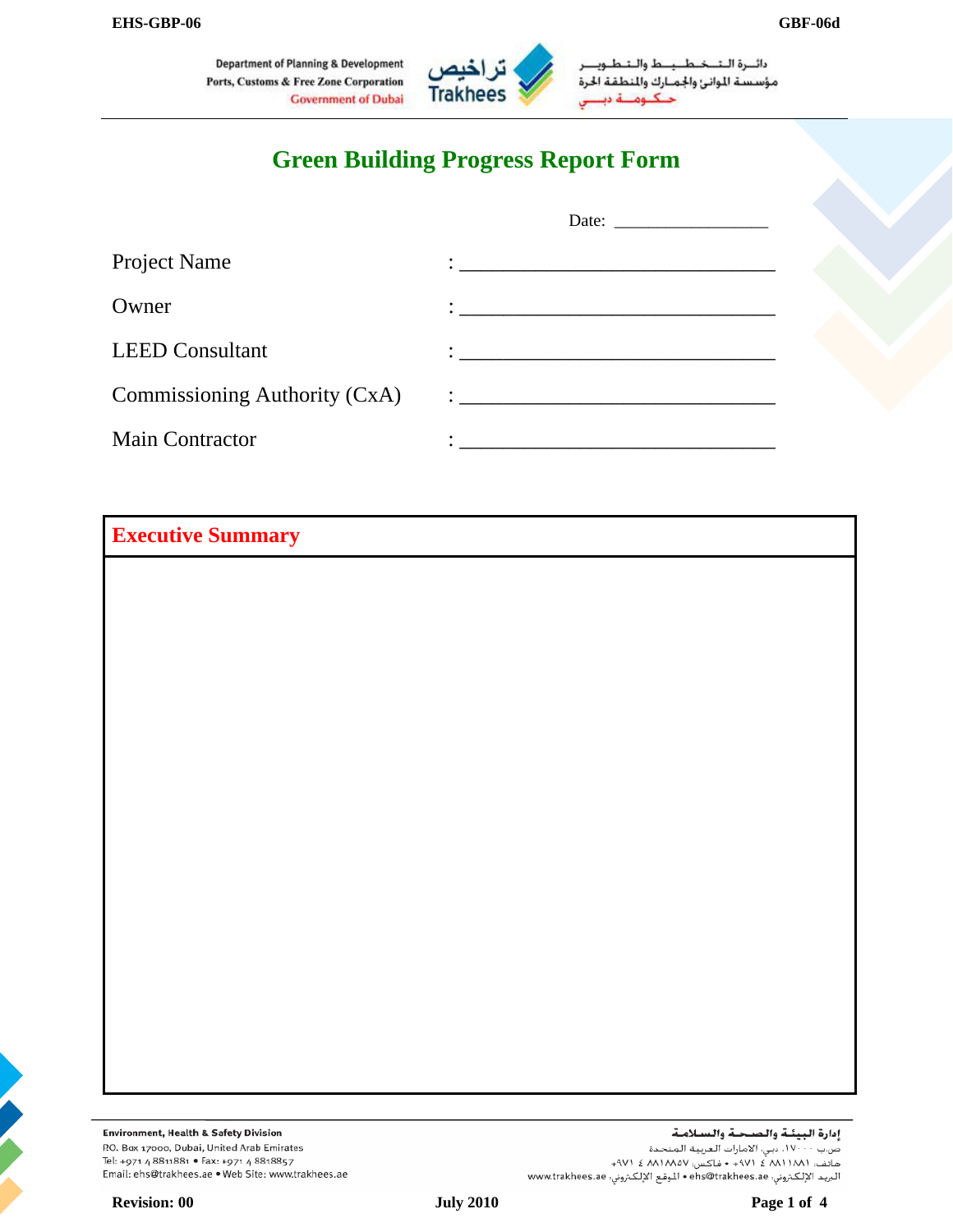

دائسرة التنخيط يبيط والشط مؤسسة الموانئ والجمـارك والمنطقة الحرة حكاؤهشة دينا س

| <b>Green Building Project Status</b>                                                                                                                                                                                    |            |                |                                   |  |
|-------------------------------------------------------------------------------------------------------------------------------------------------------------------------------------------------------------------------|------------|----------------|-----------------------------------|--|
| <b>Description</b>                                                                                                                                                                                                      | <b>Yes</b> | N <sub>0</sub> | <b>Comments/Remarks</b>           |  |
| <b>1.0 General Requirements</b>                                                                                                                                                                                         |            |                |                                   |  |
| a) The Approved Green Building Project Plan (GBPP) along<br>with the EHS review comments and LEED Requirements<br>have been specified in the tender drawings and documents                                              |            |                |                                   |  |
| b) Specific project related Commissioning Requirements have<br>been specified in the tender documents                                                                                                                   |            |                |                                   |  |
| c) A formal Green Briefing has been carried out to all the KEY<br>site based stakeholders to underline the green credentials<br>intended for the project.                                                               |            |                |                                   |  |
| d) Contractor appointed LEED Coordinator is regularly<br>coordinating with Green Building consultant and<br><b>Commissioning Authority</b>                                                                              |            |                |                                   |  |
| e) Design Phase submittals have been submitted to USGBC<br>for review                                                                                                                                                   |            |                |                                   |  |
| f) Owner / client / developer meets all its obligations for a<br>successful progress and implementation of Green building<br>regulation                                                                                 |            |                |                                   |  |
| <b>2.0 Design Phase USGBC Submittals</b>                                                                                                                                                                                |            |                |                                   |  |
| a) AEC Consultant & Owner has submitted "issued for tender<br>drawings and documents" to Green Building Consultant,<br>incorporating all GBPP and LEED requirements, for<br>submission to USGBC for design phase review |            |                |                                   |  |
| b) Design Phase submittals to USGBC for review, has been<br>completed.                                                                                                                                                  |            |                |                                   |  |
| c) Project Team has responded to and incorporated all<br>comments from USGBC on design phase submittals                                                                                                                 |            |                |                                   |  |
| <b>3.0 Construction</b>                                                                                                                                                                                                 |            |                |                                   |  |
| a) Contractors and the project team are submitting Periodic<br>Green Building (LEED) Progress Reports / updates to Green<br>Building Consultants (as per specific project requirement).                                 |            |                |                                   |  |
| b) Action Plans are being submitted prior to commencement<br>of construction for each LEED construction related credit<br>(as applicable) for the project                                                               |            |                |                                   |  |
| <b>Environment, Health &amp; Safety Division</b>                                                                                                                                                                        |            |                | إدارة البيئـة والصـحـة والسـلامـة |  |

ومارو (مبيسة واستنفاضة واستنفاضة)<br>ص.ب ١٧٠٠٠، دبي، الأمارات العربية المتحدة<br>هاتف: (١٨١١/٨/ ٤ /١٩٧ • فاكس: ٨٨١/٨/٥٧ ذ ٩٧١ + 4٧١ + مستنفع المستنفع مستنفع مستنفع مستنفع<br>البريد الإلكتروني: http://www.trakhees.ae • الموقع الإلك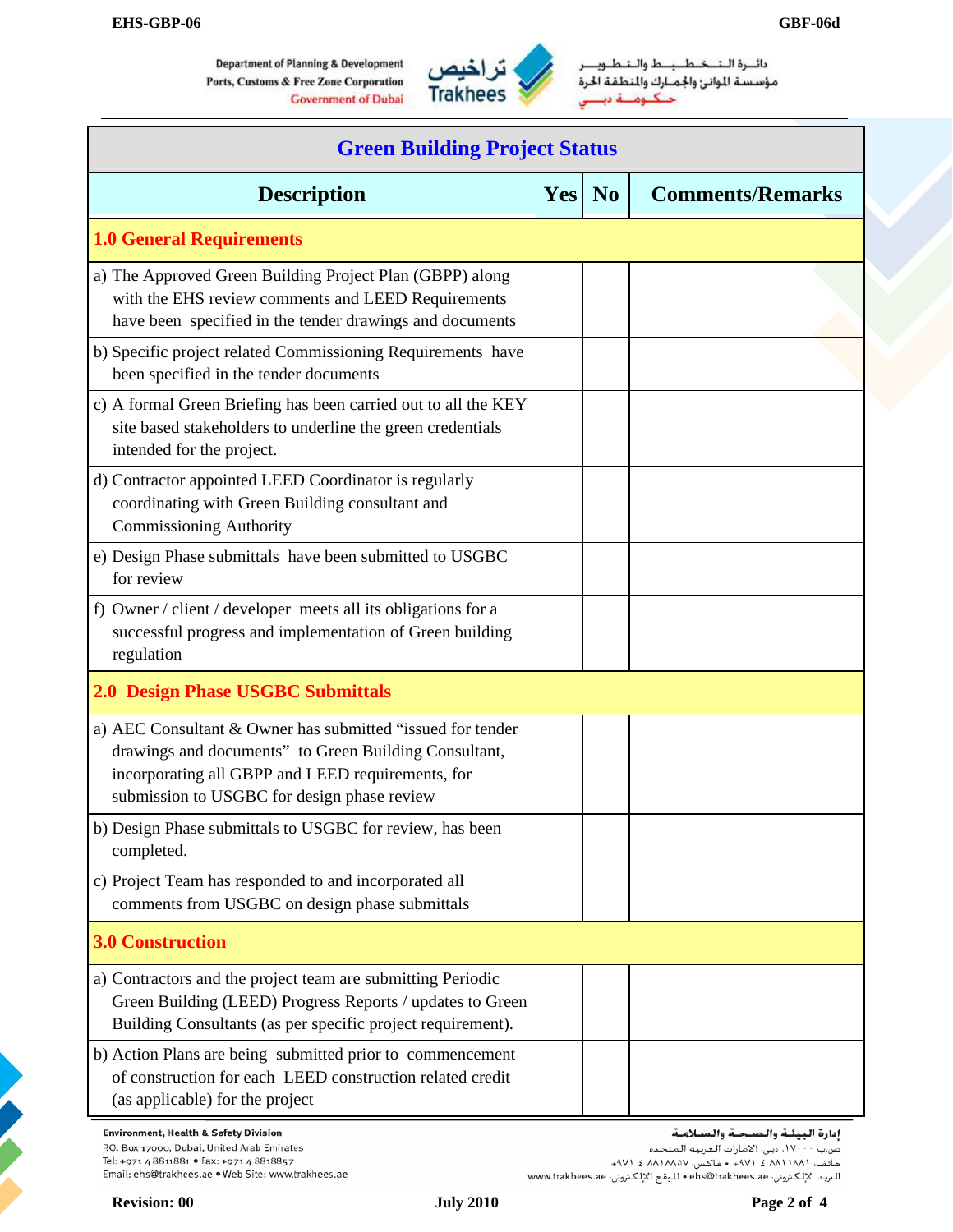

دائسرة النقسخط حط والـــئــط مؤسسة الموانئ والجمارك والمنطقة الحرة حنک ومنبه دیا

| <b>Green Building Project Status</b>                                                                                                                 |            |                |                         |  |
|------------------------------------------------------------------------------------------------------------------------------------------------------|------------|----------------|-------------------------|--|
| <b>Description</b>                                                                                                                                   | <b>Yes</b> | N <sub>0</sub> | <b>Comments/Remarks</b> |  |
| c) Filling system for LEED/ Green building related<br>documentation is maintained at site.                                                           |            |                |                         |  |
| d) Contractor tracks all sustainable materials and maintains<br>documentation (invoices, MSDS sheets, log reports, etc)                              |            |                |                         |  |
| e) All targeted credits requirements are being implemented and<br>on schedule                                                                        |            |                |                         |  |
| f) All EHS Mandatory credits and pre-requites are being<br>implemented and on schedule                                                               |            |                |                         |  |
| g) Is Contractor/Consultant/Owner seeking exemption for any<br>of the credits targeted / committed in GBPP?                                          |            |                |                         |  |
| h) LEED Commissioning status reports are prepared and<br>endorsed by the Green Building Commissioning Authority.                                     |            |                |                         |  |
| i) Changes in Design / Green building strategy if any,<br>occurring after the issuance of NOC-BP, are reported to<br>EHS through the GB consultants. |            |                |                         |  |
| <b>4.0 Construction Phase USGBC Submittals</b>                                                                                                       |            |                |                         |  |
| a) Contractor is fulfilling responsibilities of construction phase<br><b>USGBC</b> submittals.                                                       |            |                |                         |  |
| b) As built drawings and LEED documentation submitted to<br>green Building Consultants for completing the submission<br>process.                     |            |                |                         |  |
| c) Construction Phase submittals to USGBC for review, has<br>been completed.                                                                         |            |                |                         |  |
| d) Project Team responded to and incorporated all comments<br>from USGBC on construction phase submittals                                            |            |                |                         |  |
| e) Obtained LEED Certificate (Minimum Silver) from USGBC                                                                                             |            |                |                         |  |
| <b>5.0 Post Construction</b>                                                                                                                         |            |                |                         |  |
| a) Project Team provided all data to Green Building<br><b>Consultants for GBPP Reporting</b>                                                         |            |                |                         |  |
| b) GBPP Report for obtaining NOC for OFC submitted to EHS                                                                                            |            |                |                         |  |